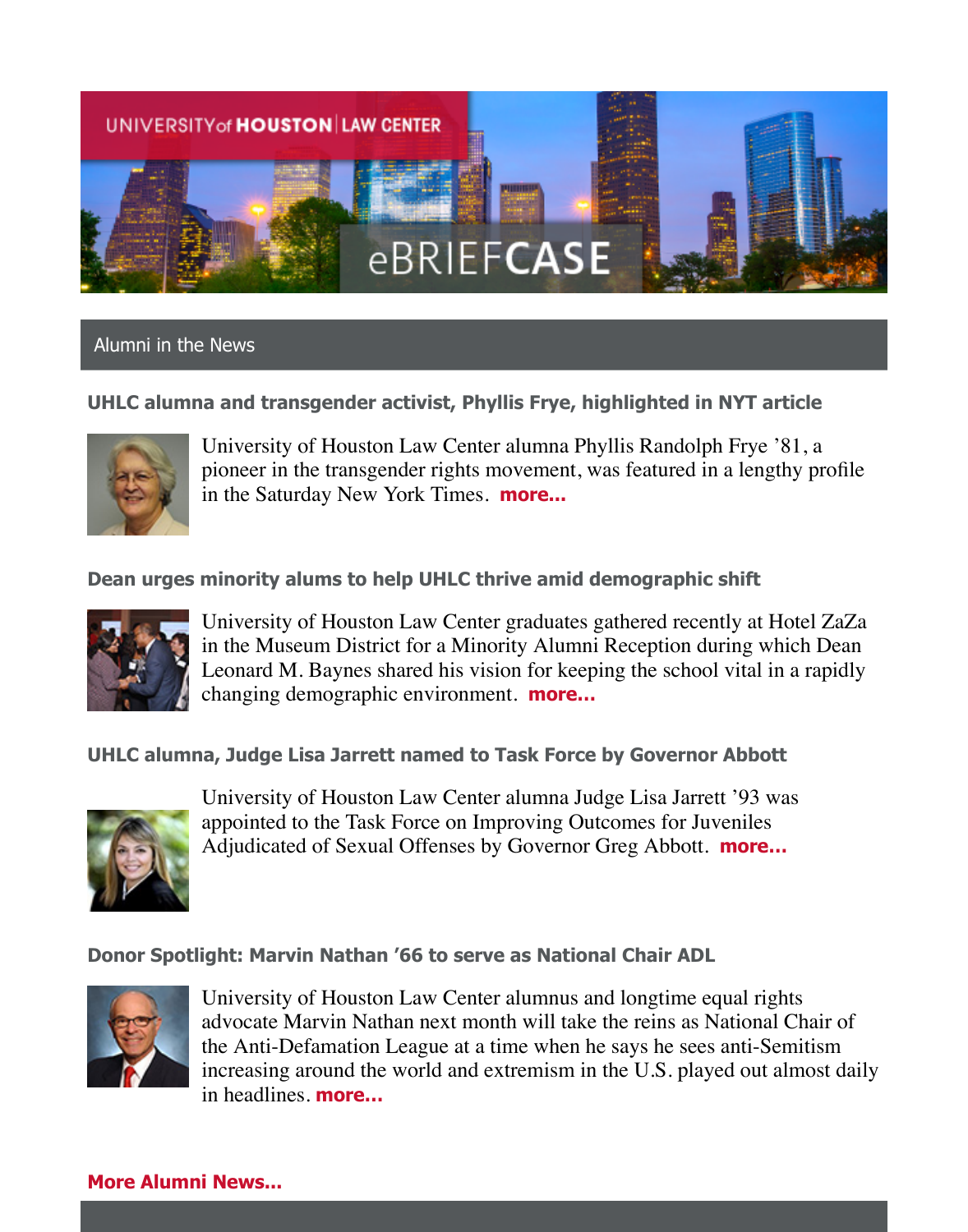# **US Attorney General honors UHLC Adjunct Tim Braley**



A University of Houston Law Center adjunct professor and assistant U.S. attorney Tim Braley is the recipient of the Department of Justice's highest award for his work in prosecuting members of the Aryan Brotherhood of Texas that virtually dismantled the violent organization. **[more…](http://uhouston.imodules.com/redirect.aspx?linkID=33980&eid=%5BMEMBER_ID_HERE%5D)**

### **Paust tops UHLC faculty in downloads of his scholarly works**



Professor Jordan Paust leads the University of Houston Law Center faculty in the number of times his scholarly writings have been downloaded in the past year, according to the Social Science Research Network. **[more…](http://uhouston.imodules.com/redirect.aspx?linkID=33979&eid=%5BMEMBER_ID_HERE%5D)**

### **Dean Baynes talks about minority enrollment on KUHF's "Houston Matters"**



University of Houston Law Center Dean Leonard M. Baynes recently appeared on "Houston Matters" program on Houston Public Media's KUHF 88.7 FM to discuss the nationwide trend of declining law school admissions in recent years and law schools' recent efforts to increase of enrollment of lowincome, first generation, and underrepresented students, including through the **[Pre-Law Pipeline Program](http://uhouston.imodules.com/redirect.aspx?linkID=33978&eid=%5BMEMBER_ID_HERE%5D)** he initiated this year at UHLC. **[more…](http://uhouston.imodules.com/redirect.aspx?linkID=33977&eid=%5BMEMBER_ID_HERE%5D)**

## **[More Faculty News...](http://uhouston.imodules.com/redirect.aspx?linkID=33976&eid=%5BMEMBER_ID_HERE%5D)**

### News & Events

## **ABA cites work of UHLC immigration clinic in new practice advisory**



The immigration clinic at the University of Houston Law Center is recognized three times in an ABA advisory regarding how attorneys can best serve immigrant clients who have limited mental capacity. **[more...](http://uhouston.imodules.com/redirect.aspx?linkID=33975&eid=%5BMEMBER_ID_HERE%5D)**

### **Texas legal scholars share feedback on their research at UHLC workshop**



The University of Houston Law Center recently co-hosted the inaugural Texas Legal Scholars Workshop, a two-day event designed to give Texas law professors with 10 years of experience or less a chance to meet colleagues and receive feedback on their work in progress. **[more…](http://uhouston.imodules.com/redirect.aspx?linkID=33974&eid=%5BMEMBER_ID_HERE%5D)**

**Zealous Advocacy Conference, September 25-26, at UH Law Center helps juvenile defense attorneys develop tools to represent troubled youth**

Juvenile justice advocates will gather at the University of Houston Law Center